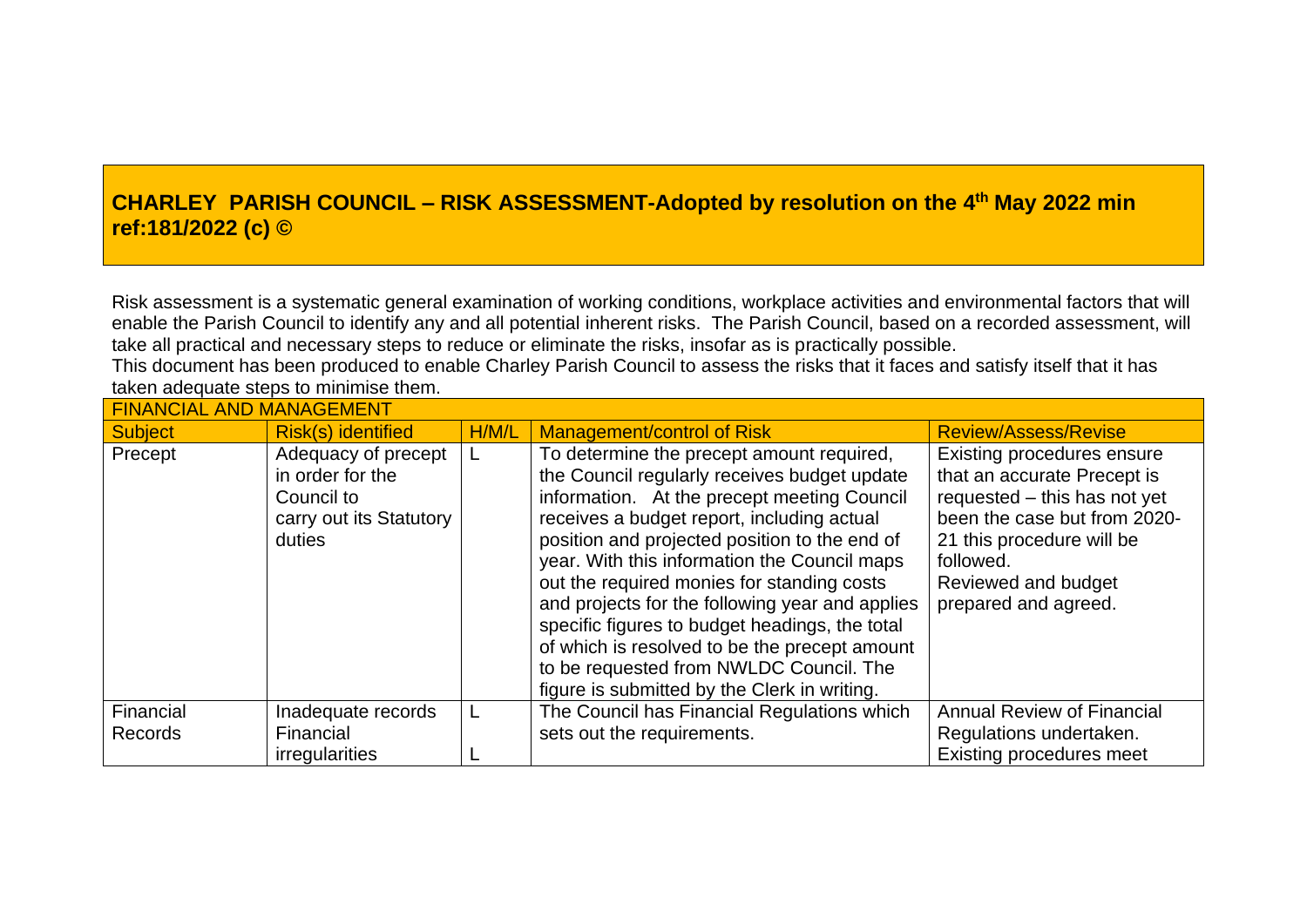|                                     |                                                           |        |                                                                                                                                                                                                                                    | requirements.                                                                                                                            |
|-------------------------------------|-----------------------------------------------------------|--------|------------------------------------------------------------------------------------------------------------------------------------------------------------------------------------------------------------------------------------|------------------------------------------------------------------------------------------------------------------------------------------|
| <b>Bank and</b><br>banking          | Lack of control over<br>banking/<br>procedures/checks     | L<br>L | The Council has Financial Regulations which<br>set out banking requirements, including<br>Monthly reconciliation/reports presented at<br>Parish Council meetings.                                                                  | Existing procedures ensure<br>that banking controls are<br>followed. In Place since June<br>2020.<br>Now in place and being<br>followed. |
| Reporting and<br>auditing           | Reporting<br>Information<br>communication                 | L      | Financial reporting is a monthly agenda item<br>under Finance Report.<br>Members have the opportunity to discuss,<br>question, review financial matters during the<br>monthly Parish Council meeting.                              | Relevant procedures in place.                                                                                                            |
| Grants                              | Receipt of grants                                         | L      | Grant applications/procedures are followed,<br>and decisions shared with members as and<br>when relevant.                                                                                                                          | Relevant procedures in place                                                                                                             |
| Grants and<br>support payable       | Authorisation of<br>Council to pay                        | L      | All such expenditure must adhere to the<br>Council process of approval, minuted and<br>listed accordingly if a payment is made using<br>S137 powers of expenditure.                                                                | New procedures in place June<br>2020.                                                                                                    |
| <b>Best value</b><br>accountability | Work awarded<br>Incorrectly.<br>Overspend on<br>services. | L<br>M | Financial Regulations followed.<br>Quotations/estimates obtained where<br>required.<br>Financial controls to be undertaken and<br>monitored.<br>Procurement procedures to be followed.<br>Following Parish Council approval, where | Existing procedure adequate.<br>Ensure procedures are<br>included in financial<br>regulations.                                           |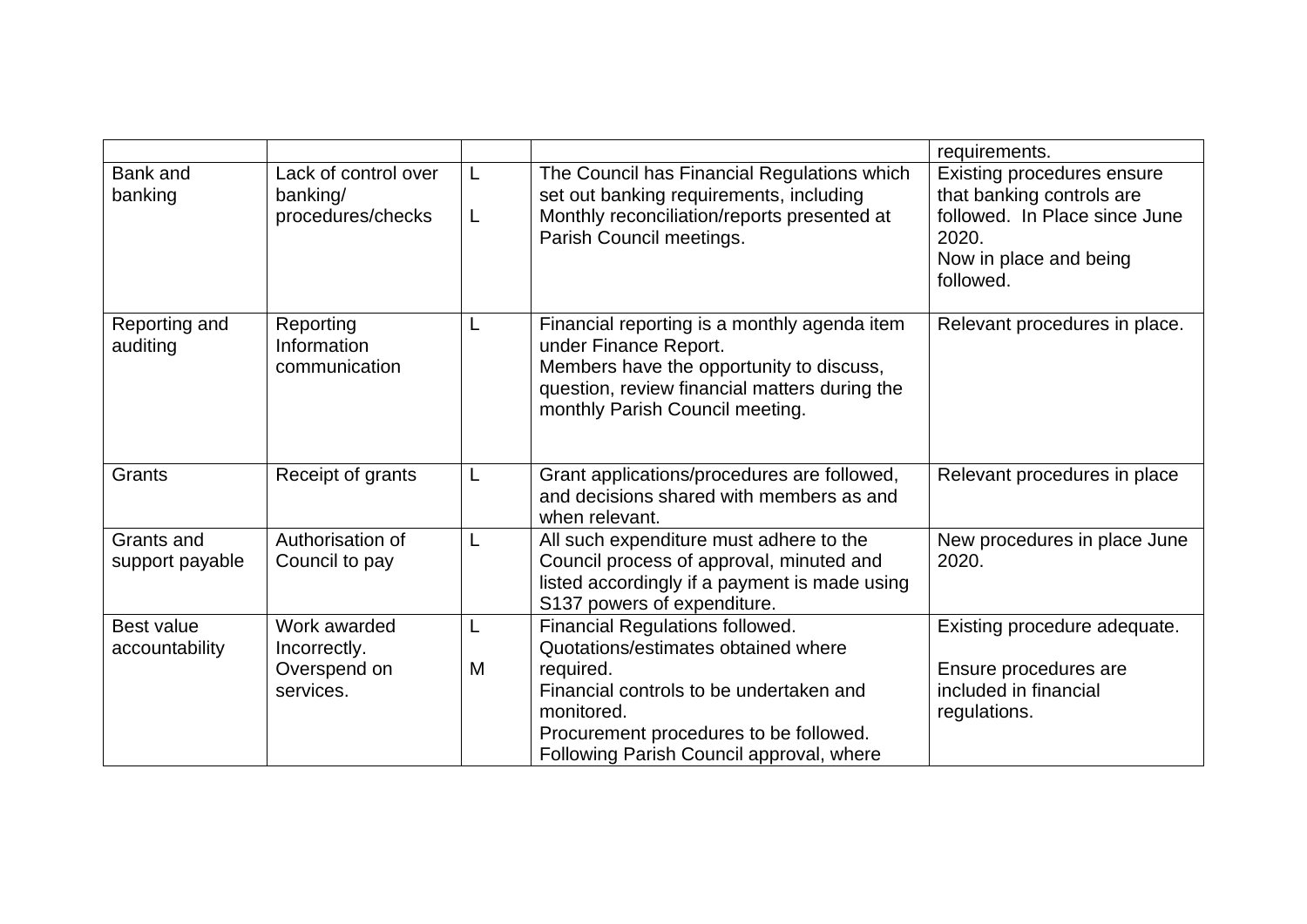|                                               |                                                              |   | possible, local trades people will be awarded<br>contracts/work.                                                                                                                            |                                                                                                           |
|-----------------------------------------------|--------------------------------------------------------------|---|---------------------------------------------------------------------------------------------------------------------------------------------------------------------------------------------|-----------------------------------------------------------------------------------------------------------|
| Salaries and<br>assoc. costs                  | Salary paid.<br>Tax/NI to Inland<br>Revenue.                 | L | Contract of Employment in place for all<br>employees.<br>Annual review of salaries to be undertaken<br>before Annual Precept is agreed.                                                     | Contact of employment in<br>place.<br>Payroll is outsourced.                                              |
|                                               |                                                              |   | <b>Financial Report to Members</b><br>HM Revenue and Customs REAL TIME<br>procedures followed for NI and PAYE<br>Annual returns completed online within the<br>required timescale           |                                                                                                           |
| <b>Employees</b>                              | Fraud by staff                                               |   | Requirements of Fidelity Guarantee insurance<br>adhered to with regards to fraud.<br>Finance reports presented.<br>End of Year information reported/internal and<br>external audit controls | Existing procedures meet<br>requirements.                                                                 |
|                                               | Health and safety                                            | L | All employees to be provided adequate<br>direction and safety equipment needed to<br>undertake their roles                                                                                  | Regular monitoring of health<br>and safety requirements.<br>Home working being the only<br>existing role. |
| <b>VAT</b>                                    | Reclaiming/charging                                          | L | The Council has Financial Regulations which<br>set out the procedures to be followed.<br>Reporting to council of VAT recovered.                                                             | Existing procedures meet<br>requirements                                                                  |
| <b>External Audit</b><br><b>Annual Return</b> | Submit financial<br>documentation as<br>required within time |   | External Audit Annual Return completed and<br>signed by the Council, submitted to internal<br>auditor for completion and relevant checks.                                                   | Existing procedures meet<br>requirements                                                                  |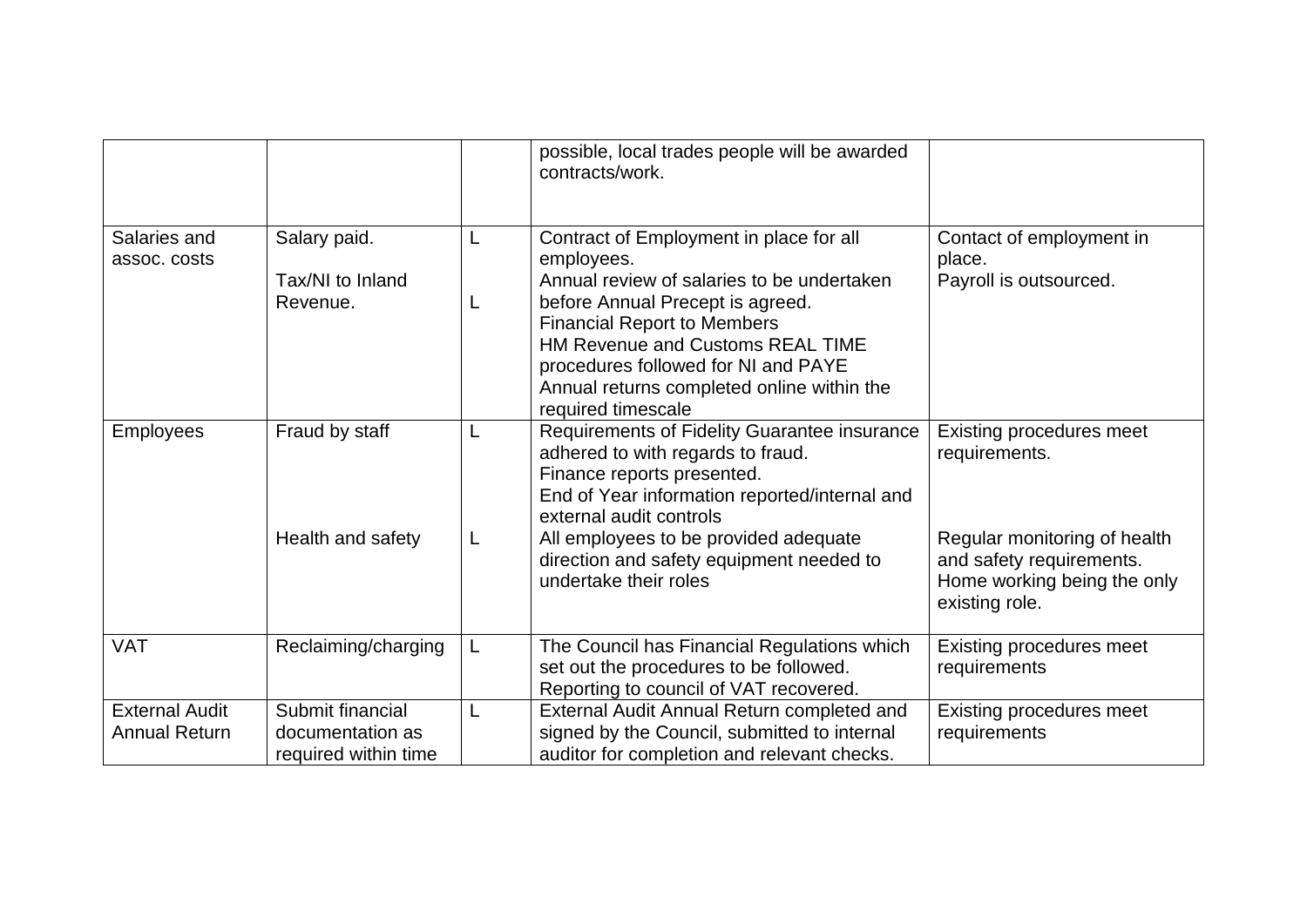|                                                            | limits                                                                                                |   | The Clerk to ensure that further requests from<br>the External Auditor are responded to<br>promptly and reported to the Full Council.                                                      |                                                                                                                                               |
|------------------------------------------------------------|-------------------------------------------------------------------------------------------------------|---|--------------------------------------------------------------------------------------------------------------------------------------------------------------------------------------------|-----------------------------------------------------------------------------------------------------------------------------------------------|
| <b>Legal Powers</b>                                        | Illegal activity or<br>payments                                                                       | L | All activity and payments within the powers of<br>the Parish Council to be resolved/approved at<br>full Council Meetings.<br>Control presented through monthly finance<br>reports          | Existing procedures meet<br>requirements                                                                                                      |
| Minutes/agendas/<br><b>Notices Statutory</b><br>Documents' | Accuracy and legality<br>relating to official<br>business<br>documentation<br><b>Business conduct</b> | L | Minutes and agenda are produced in the<br>prescribed manner by the Clerk and adhere to<br>the legal requirements. Minutes are<br>consecutively numbered, signed and dated by<br>the chair. | Existing procedures meet legal<br>requirements.<br>Members adhere to Code of<br>Conduct - each member signs<br>a copy of the Code of Conduct. |
|                                                            |                                                                                                       |   | Agenda displayed according to legal<br>requirements. During COVID-19 website only<br>under new legislation.                                                                                |                                                                                                                                               |
|                                                            |                                                                                                       |   | <b>Business conducted at Council meetings</b><br>should be managed by the Chair.                                                                                                           |                                                                                                                                               |
| <b>Members</b>                                             | <b>Conflict of interests</b>                                                                          |   | Declarations of interest by members at                                                                                                                                                     | Existing procedures adequate.                                                                                                                 |
| interests                                                  | Register of members<br>interests                                                                      | M | Council meetings.<br>Register of members interests' forms<br>reviewed regularly and passed on to the local<br>authority.                                                                   | Members take responsibility to<br>update register when required.                                                                              |
| Insurance                                                  | Adequacy<br>Cost<br>Compliance                                                                        |   | An annual review is undertaken of all<br>insurance arrangements to include:<br><b>Employers and Employee liabilities</b><br>$\bullet$                                                      | Existing procedure adequate.<br>Insurance reviewed annually.                                                                                  |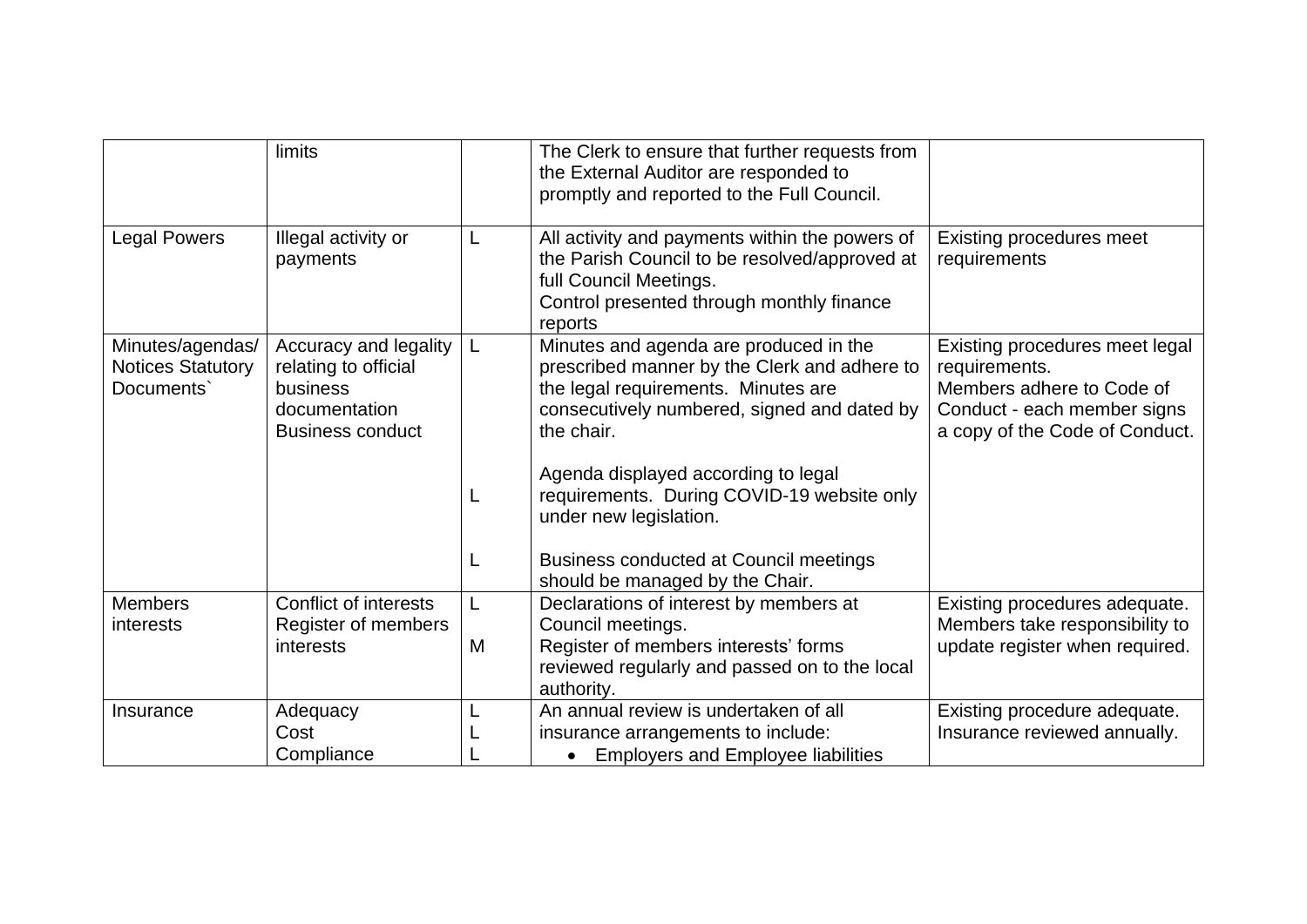|                           | <b>Fidelity Guarantee</b>                                                                  |        | Fidelity<br><b>Public Liability</b><br><b>Assets and Equipment</b>                                                                                                                                                                                                                |                                                 |
|---------------------------|--------------------------------------------------------------------------------------------|--------|-----------------------------------------------------------------------------------------------------------------------------------------------------------------------------------------------------------------------------------------------------------------------------------|-------------------------------------------------|
| Data protection           | Policy provision                                                                           | L      | The Parish Council is registered with the Data<br><b>Protection Agency</b>                                                                                                                                                                                                        | Ensure annual renewal of<br>registration        |
| Freedom of<br>Information | Policy<br>Provision                                                                        | L<br>M | The Council has a Model Publication scheme<br>in place.<br>Fees for information should be based on time<br>management in obtaining such information.                                                                                                                              | Monitor any requests made<br>under FOI          |
|                           | <b>PHYSICAL EQUIPMENT OR AREAS</b>                                                         |        |                                                                                                                                                                                                                                                                                   |                                                 |
| <b>Assets</b>             | Loss or damage<br>Risk/damage to third<br>party (ies) property                             | L      | An annual review of assets is undertaken for<br>insurance provision                                                                                                                                                                                                               | Assets register up to date -<br>May 2021.       |
| Maintenance               | Poor performance of<br>assets or amenities.<br>Risk to health and<br>safety to the public. | L      | All assets owned by the Parish Council are<br>regularly inspected, reviewed, and<br>maintained. All repairs and relevant<br>expenditure relating to repairs are<br>actioned/authorised in accordance with the<br>correct procedures of the Parish Council.<br>Assets are insured. | <b>Existing procedures meet</b><br>requirements |
| Notice Board              | Risk of damage                                                                             | L      | The Parish Council currently has 1 notice<br>board. No formal inspection procedures are in<br>place, but any reports of damage or faults are<br>reported to the Parish Council and dealt with<br>in accordance with Council procedures.                                           | <b>Existing procedures meet</b><br>requirements |
| <b>Meeting locations</b>  | Adequacy                                                                                   |        | The Parish Council meeting is held in a venue                                                                                                                                                                                                                                     | Venue meets requirements.                       |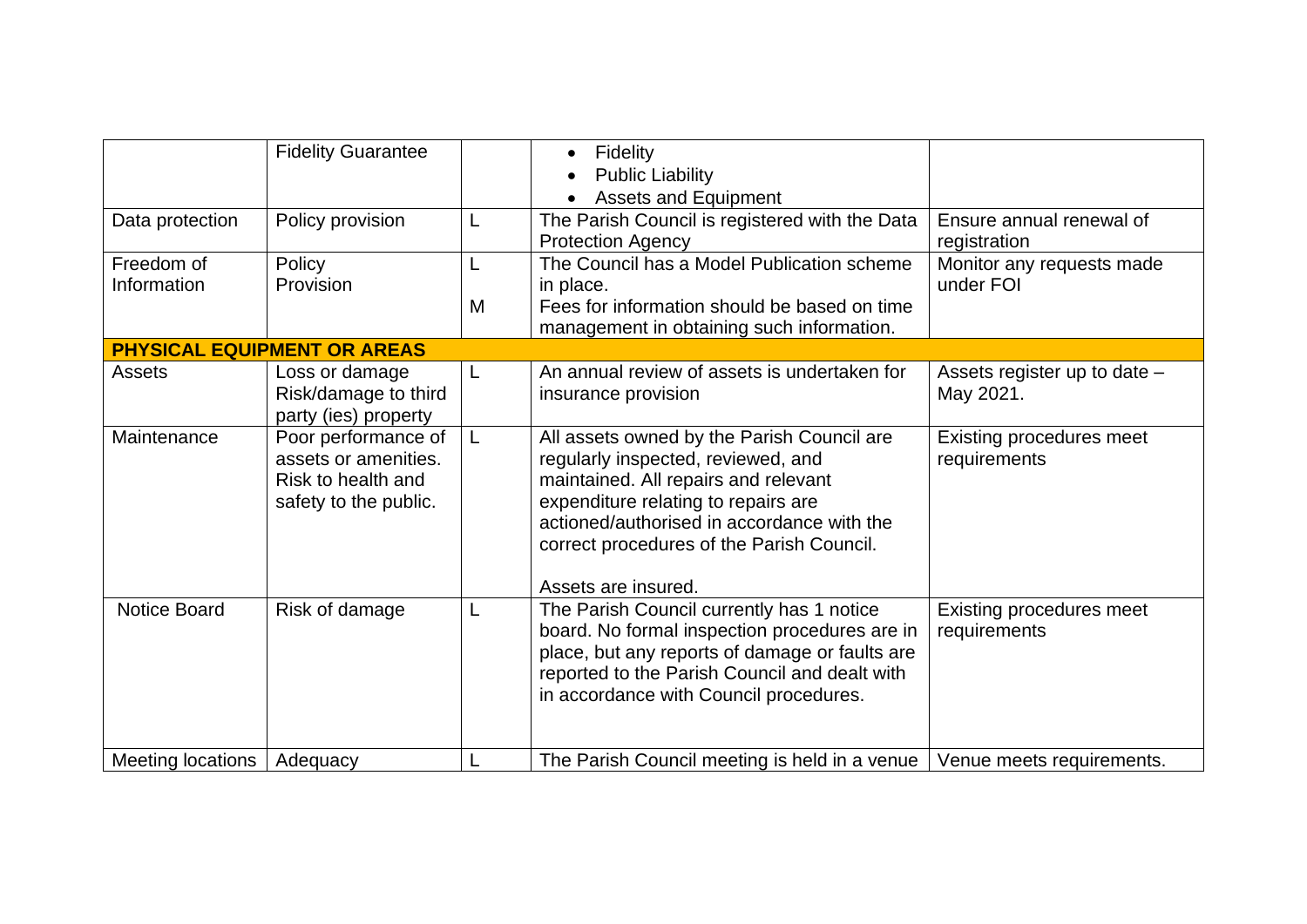|                                 | Health & Safety                                                                                                                                                                                                                                 |   | considered to have appropriate facilities for<br>the Clerk, members, and the general public.<br>The venue is compliant with Disability Laws.                                                                                                                                                                                                                               | RA's done.                                                                                                                                                                                                                                                                                                                                                                                                                         |
|---------------------------------|-------------------------------------------------------------------------------------------------------------------------------------------------------------------------------------------------------------------------------------------------|---|----------------------------------------------------------------------------------------------------------------------------------------------------------------------------------------------------------------------------------------------------------------------------------------------------------------------------------------------------------------------------|------------------------------------------------------------------------------------------------------------------------------------------------------------------------------------------------------------------------------------------------------------------------------------------------------------------------------------------------------------------------------------------------------------------------------------|
| Council records -<br>paper      | Loss through:<br>Theft<br>Fire<br>damage                                                                                                                                                                                                        | M | The Parish Council records are stored on the<br>Parish council computer and at the Clerk's<br>home. Records include historical<br>correspondences, minutes, insurance policy<br>and information, bank records, policies, data<br>protection records, Members declaration of<br>interests.<br>All documents are kept secure.                                                | Damage (apart from fire) and<br>theft is unlikely and so<br>provision meets the expected<br>requirements.                                                                                                                                                                                                                                                                                                                          |
| Council records -<br>electronic | Loss through:<br>Theft, fire damage or<br>corruption of<br>computer                                                                                                                                                                             | L | The Parish Council electronic records are<br>stored on the Council laptop held with the<br>Clerk/RFO at her/his home. Back ups of<br>electronic data are made at daily through a<br>secure back up service.                                                                                                                                                                | Existing procedures meet<br>requirements.<br>Secure back up service agreed<br>and in place since July 2020.                                                                                                                                                                                                                                                                                                                        |
| <b>Business</b><br>Continuity   | 1. Incapacity of Clerk<br>including impact of<br>pandemic<br>2. Resignation of the<br><b>Clerk</b><br>3. Loss or theft of<br>records<br>4. Failure to retain<br>or secure the<br>necessary number of<br>Members for a<br>Council<br>5. Pandemic | H | Make arrangements to delegate authority to<br>the Clerk to make decisions on behalf of<br>Council, in the event that Council cannot meet<br>in person, to ensure that the business of the<br>Council may continue uninterrupted. This<br>would be in the event that no legislation has<br>been passed by Government to hold meetings<br>remotely using video conferencing. | Designate a person to<br>temporarily act as Clerk in an<br>emergency, normally the<br>Chairman of the council. A list<br>of duties and responsibilities is<br>in place (insurance in place for<br>key worker) Process to be in<br>place, job description, person<br>specification in place (advice<br>from NCALC) All old copies of<br>Minutes prior to electronic to<br>be deposited with the County<br>Records. All minutes from |